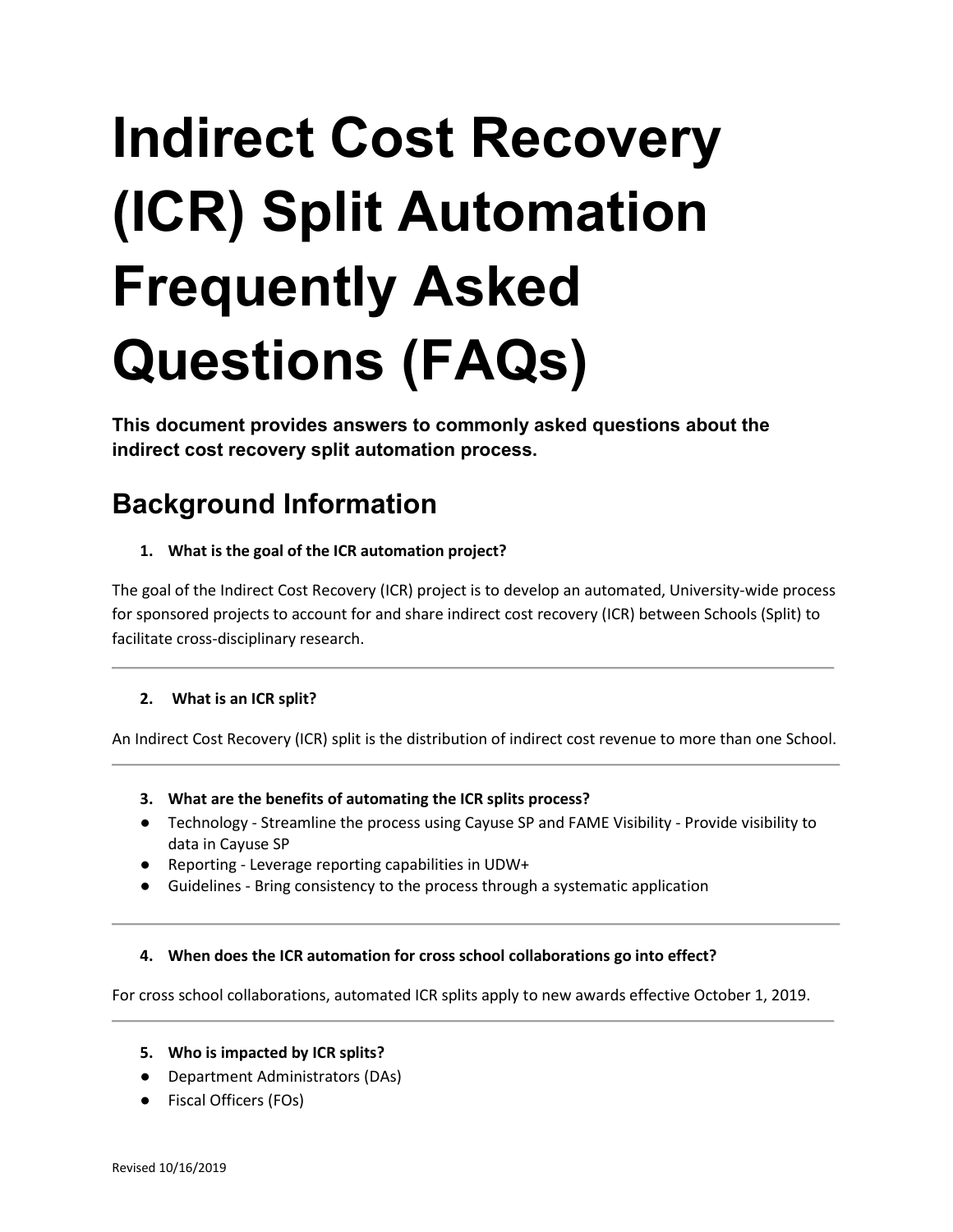

- Schools/Departments (Deans and Department Chairs)
- Principal Investigators (PIs)
- Office of Sponsored Programs (OSP)
- Sponsored Programs Administration (SPA)

# **6. What are the criteria for ICR split automation?**

ICR splits are automated under the following conditions:

- PI & Co-PI across Multiple Schools A proposed project for an ICR split involves a PI and Co-PIs from more than one School
- Data from Cayuse to FAME Data must be populated in Cayuse SP to be sent to FAME

# **7. What are the criteria that DO NOT make an ICR split automated?**

ICR splits are not automated under the following conditions:

- Joint Appointments Done manually by FOs of the involved Schools
- Multiple Departments across Schools Returned to the Dean's Chartfield of the School who is responsible for distributing internally to the multiple departments
- NYU Abu Dhabi, NYU Shanghai, nor SOM These NYU campus locations are not part of the automation at this time. Only NYU Washington Square is eligible for automated indirect cost recovery. FYI, NYU Abu Dhabi

# **8. How are ICR splits calculated?**

The ICR split is based on the direct costs expended. FAME will automatically return the split to the Dean's chartfield based on the ICR split agreement uploaded into the record in Cayuse SP. The indirect costs should be determined upfront in Cayuse based on the award budget.

# **9. Should we correlate the split of the indirect costs based on the award budget?**

It is not necessary to correlate the split based on the award budget, as the budget may change. It's important to assess the split based upon the project. The ICR split calculations will happen based on the direct cost expenses not the budget.

Keep in mind that budget allocation happens at the budget level. It's important to allocate the funds based on the award and give the PI access to the full award, not the budget that's established for each project.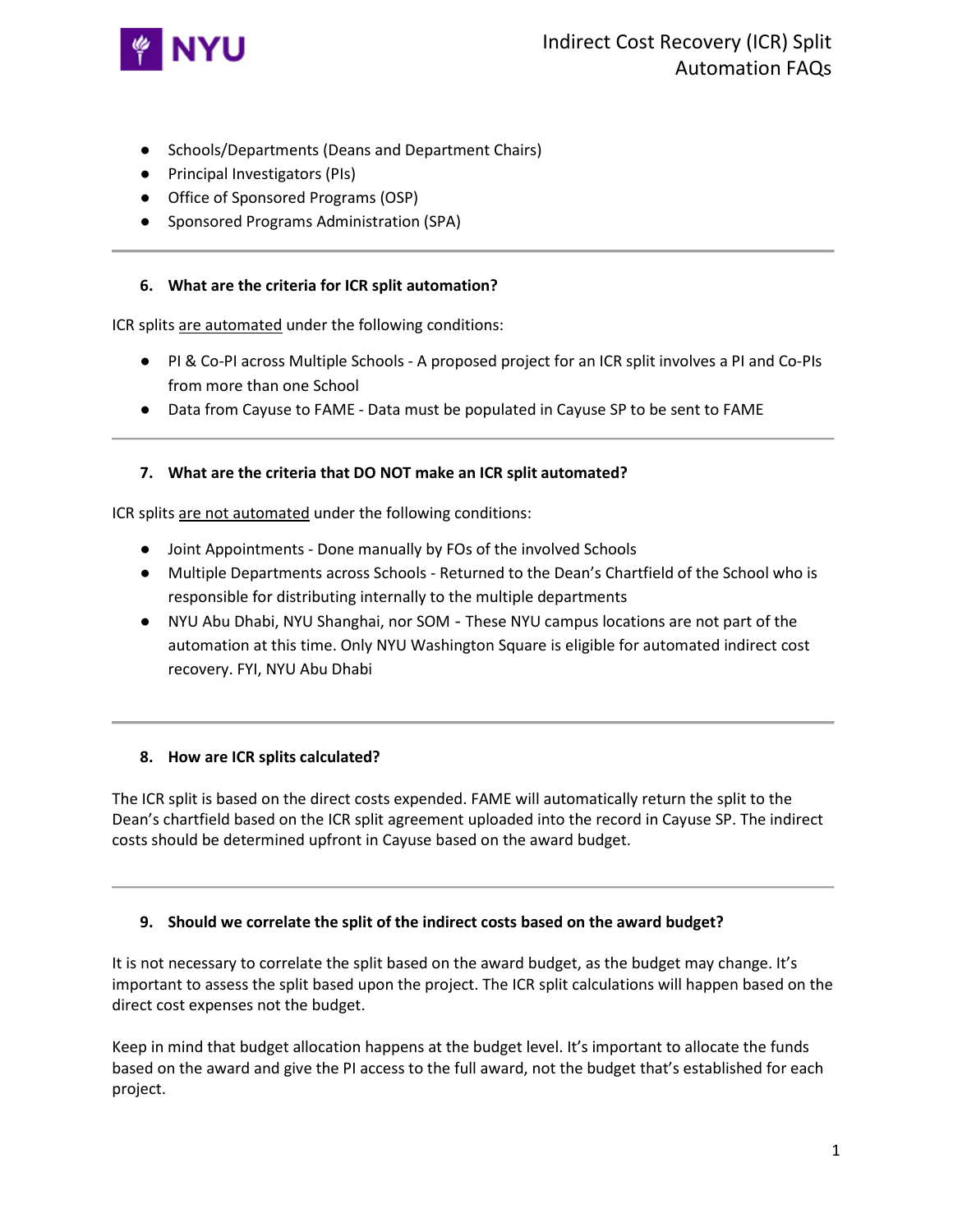

# **10. What criteria should PIs use in determining the ICR split?**

Consideration in determining the allocation of credit and sharing of indirect cost recovery may include but is not limited to:

- Unit managing the project
- Effort of PI and Co-PIs on the project
- Resources (facilities, faculty, administrative support, etc.) provided by units or centers in the conduct of the project
- Graduate students or postdoctoral associates where they are located (unit home) and/or where they will be performing the work
- Size of budget (salary allocations, etc.)
- Combination of these factors

# **11. When does the ICR split automation take place?**

The ICR split automation happens daily as indirect costs are calculated each night. FAME calculates the split overnight. The journal entry is updated and accurately reflected the next day.

# **Process**

# **12. What aspect of the ICR split process is being automated?**

There are two major aspects of the ICR split process that are now automated: 1) ICR data is sent automatically from Cayuse SP to FAME and 2) ICR splits are automatically distributed in accordance with the agreed-upon allocation as noted in the "Allocation of Credit %" field in Cayuse SP.

# **13. How is the ICR split agreement documented?**

The Department Administrators (DAs) document the ICR split agreement across and within schools at the proposal stage. The information is captured in Cayuse SP. An email with agreement details is added to the Cayuse record. DA's enter the details of the ICR split under the Allocation of Credit % field. ICR splits will be credited to the Dean's Chartfield Fund 10.

# **14. Is there a standard format for the email communication (with the ICR split agreement details) that is added to the Cayuse record?**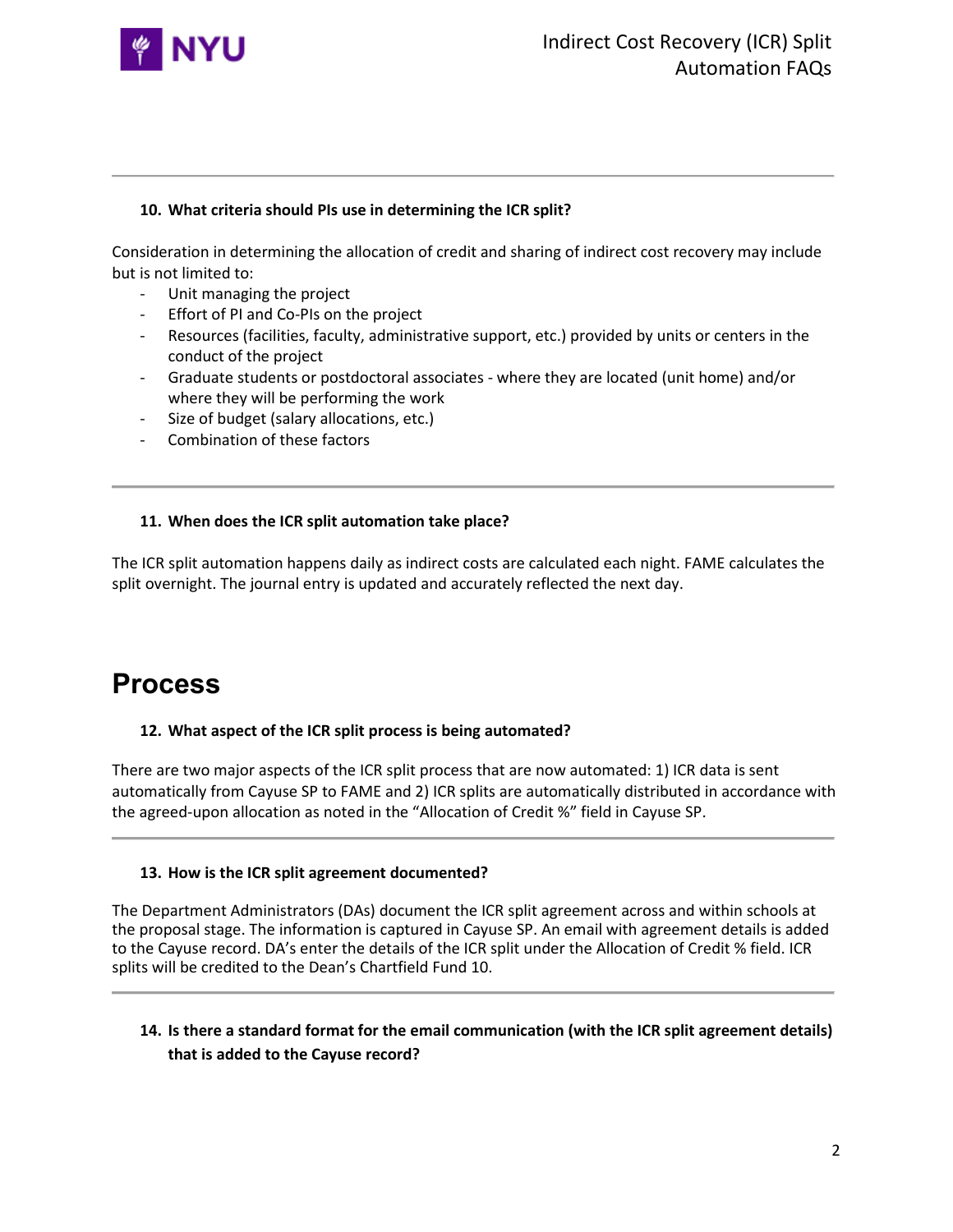

There is no standard format for the email or the agreement details. However, it's important that the email includes the following: 1) the split each School agrees to honor, 2) approval of the Department Chair(s) and/or Center/Institute Director(s), 3) approval of the Deans and 4) approval of the PIs. These approvals can be conveyed in the email and/or demonstrated by the parties being copied on the email.

# **15. Do you need approvals in the ICR split agreement? In other words, do the Department Chairs need to respond to the email and indicate agreement?**

It depends on the wording of the email. It is important for the email to confirm consensus and agreement of the ICR split and the terms of the agreement presented. See question #6 for guidance on the information that should be included in the email.

# **16. How do Deans and Directors receive ICR splits?**

The Dean/Director of each School receives ICR splits based on the PIs and Co-PIs participating in the project. The ICR revenue is returned to the Dean's Chartfield Fund 10.

# **17. Where are ICR splits credited?**

ICR splits are credited to the Dean's Chartfield Fund 10.

# **18. What is the account code for ICR splits?**

As of October 1, 2019 account code 46135 will be for ICR splits only. This code should not be used for any other purpose.

# **19. What is the account code for manual journal entries for ICR splits?**

For manual journal entries use account code 46135 for debit and credit on the ICR splits.

#### **20. What data does account code 46135 track? (Can combine with question #12)**

Account code 46135 tracks all ICR split data and transfers from and to Fund 10.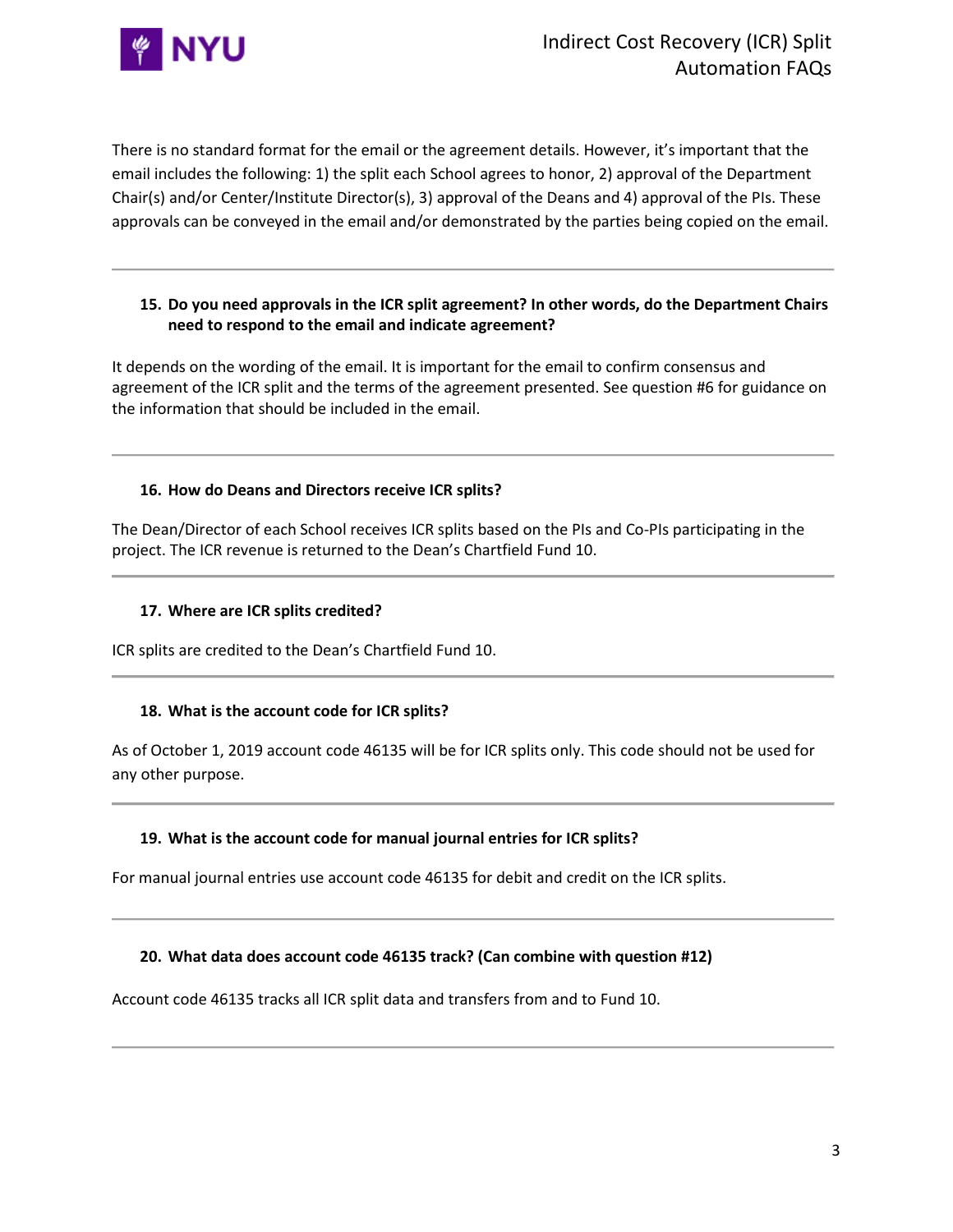

# **21. Can account codes 46120 and 46130 be used for ICR splits?**

No. Account codes 46120 and 46130 should not be journalized to split the ICR. These two accounts retain 100% indirect cost recovery. Account 46135 will be used for both debit and credit on the ICR splits.

# **22. What information must be populated in Cayuse SP to ensure there is an ICR split?**

The Allocation of Credit Percentage % must be populated in Cayuse SP.

# **23. What is the Allocation of Credit %?**

The Allocation of Credit % is used to reflect each PI and Co-PI's relative contribution to a proposal or funded research project and should total to 100% for all PIs and Co-PIs. Each PI and Co-PI determine how the allocation of credit should be distributed.

# **24. Does the Allocation of Credit % and Effort % need to be the same?**

The Allocation of Credit % can be tied to the Effort % but it is not required to be the same. Additionally, it is not required that the allocation of credit tie back to the budget.

# **25. Where is the effort % for the project documented?**

The effort for a project is typically captured in the detailed internal budget uploaded to the Cayuse record. The effort should be entered in Cayuse SP > Investigators/Research Team tab > in the appropriate categories (Sponsored Effort % or Cost Shared Effort %.

# **26. Who is eligible to receive ICR splits?**

Only the PIs and Co-PIs are eligible for ICR splits. The Dean/Director of each School receives ICR splits based on the PIs and Co-PIs participating in the project.

# **27. Who is not eligible for ICR splits?**

Co-Investigators (Co-I) and Investigators are not eligible for ICR splits. They must be named as PI or Co-PI in the Cayuse record.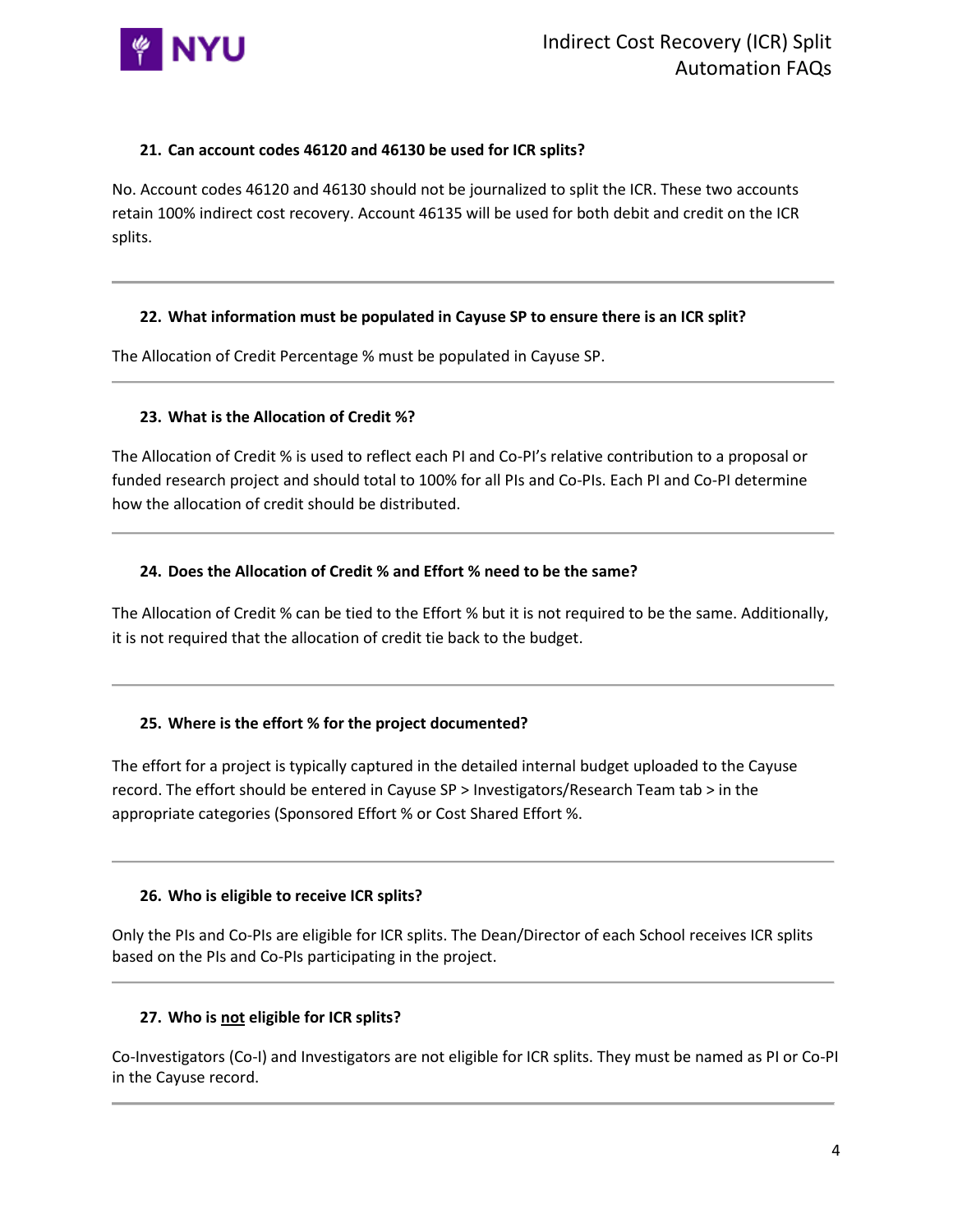

# **28. When is there no ICR split?**

There is no ICR split if any of the following conditions is true:

- There are no indirect costs
- The indirect cost rate is zero
- There is no allocation of credit % entered in Cayuse SP
- The proposal record does not contain an ICR Split agreement at the time of proposal submission

# **29. Are Co-Principal Investigator (Co-PI) and Co-Investigator (Co-I) the same?**

No. Co-PI does not equal Co-I.

# **30. When can modifications be made to an ICR agreement?**

Any modifications to an ICR agreement must be made prior to award (e.g. change in credit allocation, change in PI dept, etc.).

#### **31. Is there an ICR Split report available?**

Yes, a UDW+ report is available with indirect cost data. This report is only available for automated ICR splits.

# **32. How can I access the report?**

To access UDW+ the proper access has to be obtained and training(s) taken. [Click here](https://www.nyu.edu/employees/resources-and-services/administrative-services/university-data-warehouse-plus.html) to get information on how to access UDW+.

# **33. What kind of information is available on the report?**

- The Cayuse proposal number
- The Cayuse award number
- The FAME project ID numbers that have grants with cross school collaboration
- The agreed ICR split percentage and dollar amount
- The effective start and end date of the ICR Split
- The Dean's/Director's chartfield that the ICR is posted

# **34. Does NYU Abu Dhabi have access to the report?**

Abu Dhabi will not have access to the UDW+ report as they are not part of the ICR split automation at this time.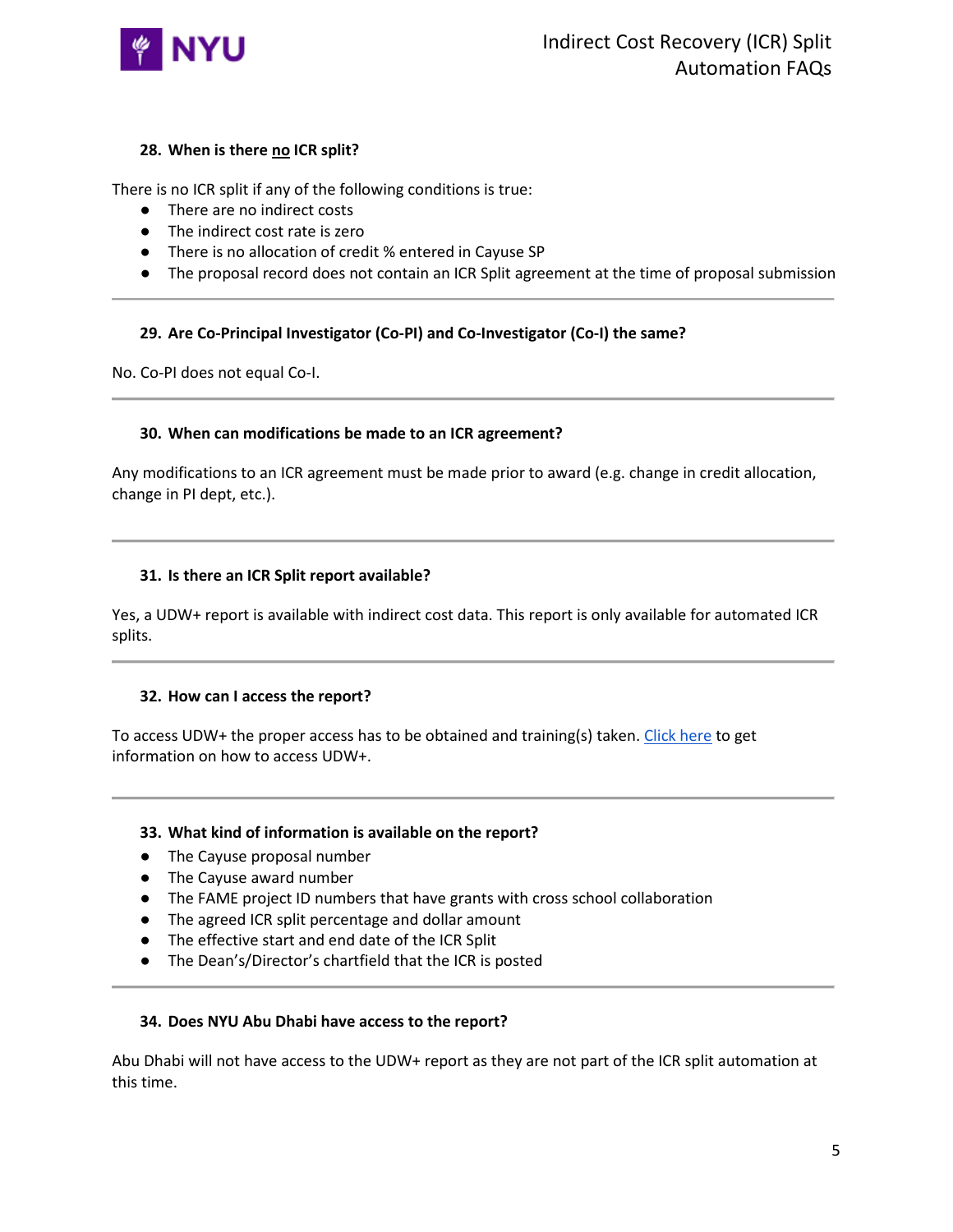

# **Guidelines**

# **35. What are the guidelines for ICR splits?**

On October 2, 2017, a memo was issued by Tony Jiga, Nancy Daneau, and Jose Roman, entitled *[Guidelines for Sharing of Indirect Cost Recovery \(ICR\) on Sponsored Projects with Investigators from More](https://drive.google.com/open?id=12KK06WCI_0yNZWj4DZ_kN5-Qo2xpq8Du)  [than One School, Institute or Center.](https://drive.google.com/open?id=12KK06WCI_0yNZWj4DZ_kN5-Qo2xpq8Du)*

As of October 1, 2019, an appendix has been added to this memo to include the automation information, business rules, and key reminders. Please refer to the entire ICR Guidelines memo for your guidance on indirect cost recovery matters.

# 36. **Are the recommended allocation guidelines of 25% and 75% mandatory?**

No. The 25% and 75% split is recommended guidance. The PIs can negotiate the breakdown that is most appropriate for the award. The split that is agreed upon across Schools must be recorded in the agreement between the Deans/Directors of each School.

# **37. Does the SPA Handbook include information on indirect cost recovery?**

Yes, in the SPA Handbook, on the [Costing Policy page,](https://www.nyu.edu/research/resources-and-support-offices/sponsored-programs-administration-handbook/costing-policy.html) there's a section on the right called **Resources**. In this section there's a link to the Indirect Cost Recovery (ICR) Split Automation Learning Session presentation and the FAQs.

# **38. Will the automation be applied retroactively?**

No. The automation will not be retroactive. Changes to existing (manual) ICR splits for any award prior to October 1, 2019, will not be automated.

# **39. What happens if an ICR split needs to be revised?**

If an automated ICR split (effective October 1, 2019) needs to be revised, it can only be done in the next budget period.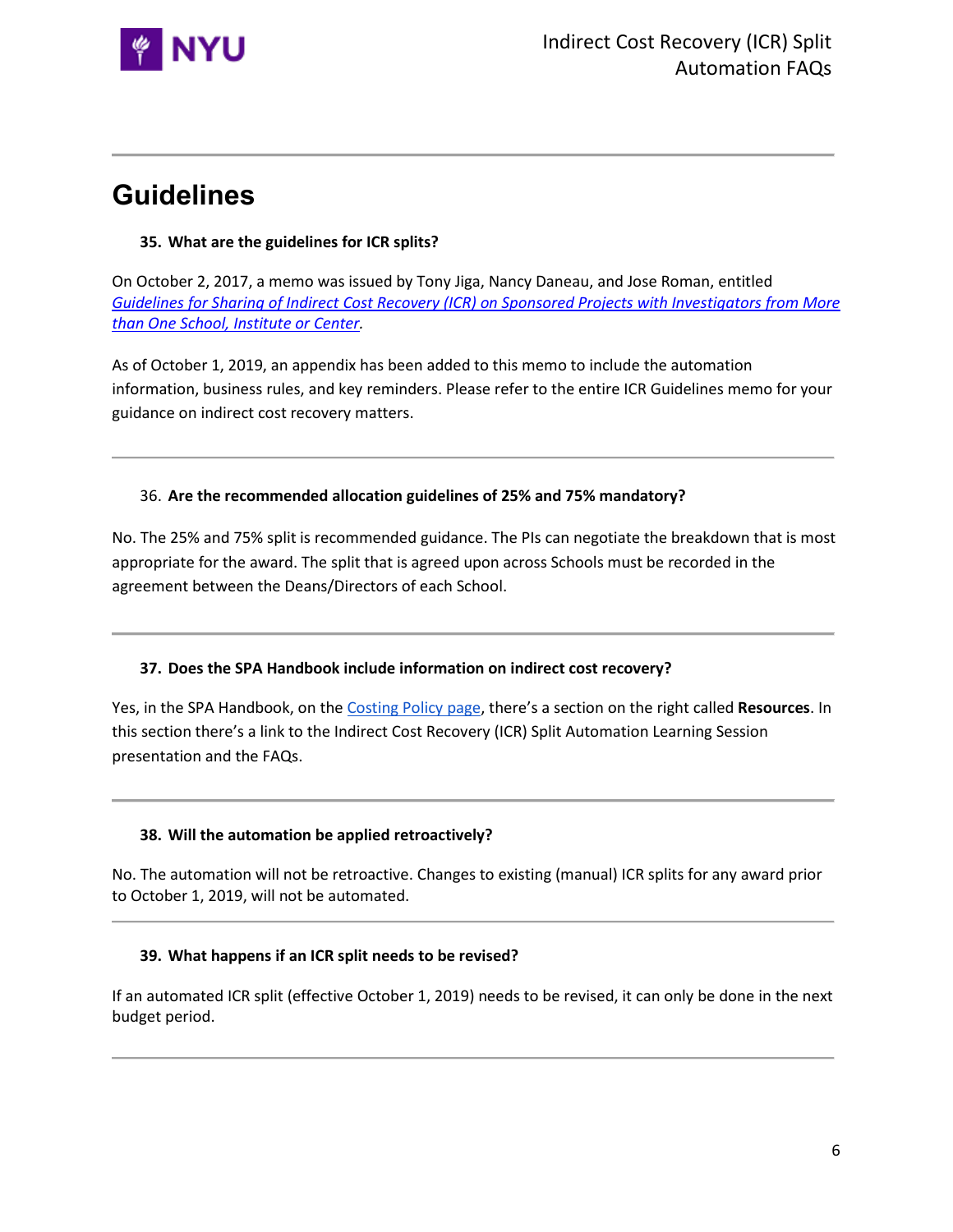

# **40. How do we handle ICR splits that do not meet the automation criteria?**

ICR entries that do not meet the automation criteria will continue to be journalized as they are today, e.g. joint appointments.

# **41. If an ICR split is automated, do journal entries still need to be created?**

No. Departments/Schools should not create manual journal entries to split an ICR that is part of the automation.

# **42. Is Abu Dhabi eligible for ICR split agreements?**

Yes, cross school collaborations involving Abu Dhabi can still have ICR split agreements, but the schools will continue to process manual journal entries.

# **43. How are reorgs handled in terms of ICR splits?**

Reorgs are special conditions. OSP and SPA should be notified of these kinds of changes in order to appropriately process the reorg then enter the revised rate agreement into Cayuse SP for any current or future awards.

# **44. If there are two PIs, is a blanket memo allowed?**

Yes, a blanket agreement is sufficed as long as it's clear that the agreement applies to any cross-school collaboration involving those individuals, and is documented and uploaded to the record in Cayuse SP.

# **45. There is a 5-year award with an ICR split agreement. The School has two years left on the ICR splits across two projects with two Co-PIsaward and the PI changes the ICR split agreement. Do we need to change the Allocation of Credit %?**

Any change to the ICR split agreement must be documented. At the proposal stage, it must be done before award. If during the award period, the change is documented and goes into effect at the next budget period. How this is done is determined on how the award was made (year-by-year or one lump sum). OSP may need to create a \$0 Modification to capture the change. It is critical that the Unit, OSP, and SPA work together on such a change.